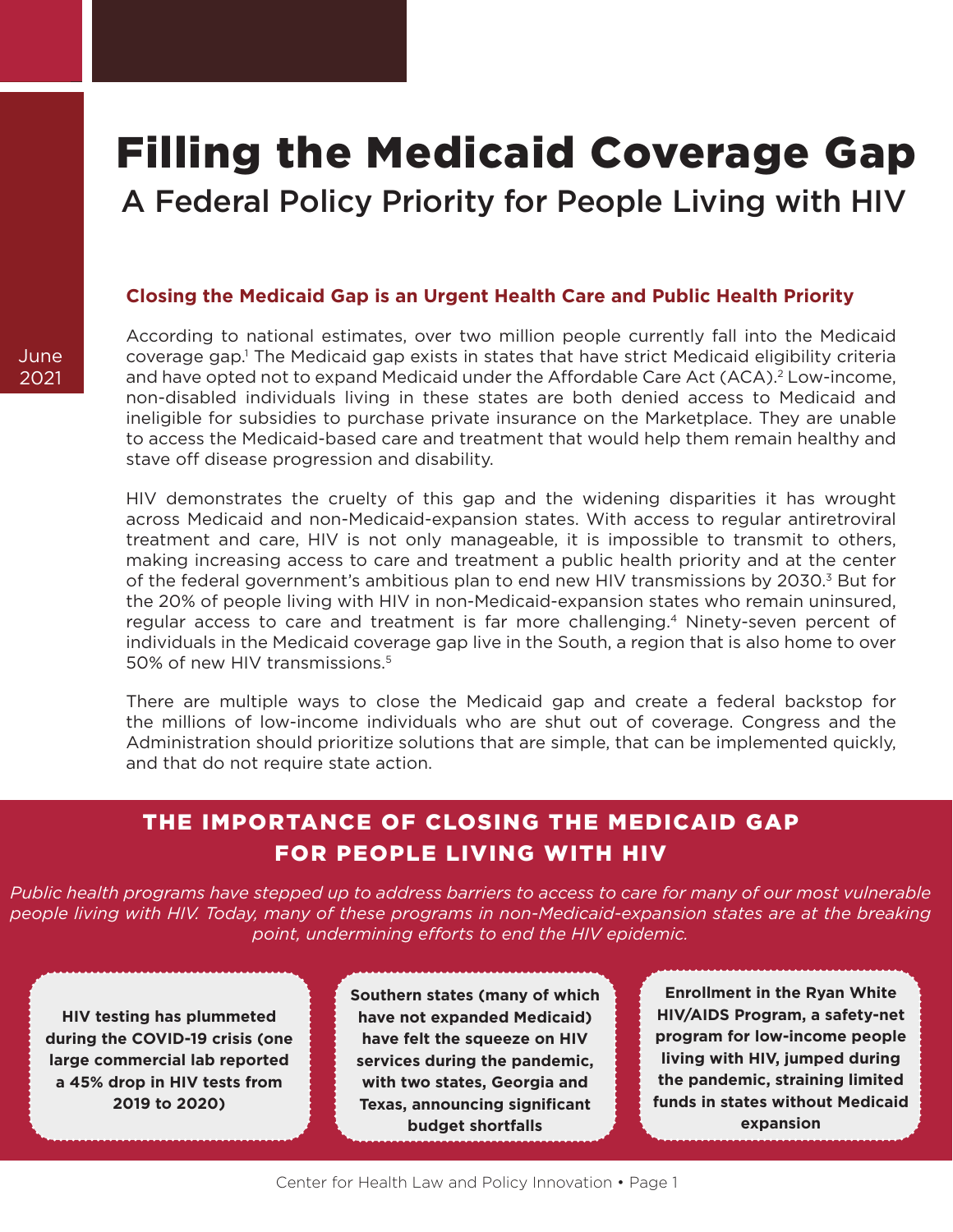## **Congress Should Build off Existing Infrastructure to Close the Medicaid Gap**

There is an array of policy options available to Congress and the Administration to close the Medicaid coverage gap. Leading proposals range from building off of the existing ACA private health insurance Marketplace, to offering a public, government-funded health insurance option in the Marketplace, to establishing a federally-operated Medicaid plan in non-expansion states. A brief consideration of the various options is offered below:

#### Building off of the Marketplace

Perhaps the simplest way to close the Medicaid gap quickly would be to allow individuals with incomes under 100% of the Federal Poverty Level (FPL) (in 2021 \$12,880 for a single individual and \$26,500 for a family of four) to purchase subsidized Marketplace coverage. For this policy path to work, individuals in this income band must have access to plans without monthly premiums and with cost sharing that mirrors Medicaid. This means removing the 100% FPL threshold for premium tax credits and cost-sharing reductions in the Marketplace, and allowing individuals under 100% FPL who are otherwise eligible for coverage access to heavily subsidized plans. Investment in consumer education and navigation resources specifically for this population would also be critical to ensure uptake.

While Marketplace coverage does not include the same package of benefits as Medicaid, it does include the full complement of Essential Health Benefits (EHBs). Research suggests that as long as premium and cost-sharing assistance is provided to keep consumer costs on par with Medicaid, outcomes for people living with HIV greatly improved with Marketplace qualified health plan coverage.

For instance, multiple state AIDS Drug Assistance Programs (ADAPs) have enrolled low-income people living with HIV who are in the state's Medicaid gap into unsubsidized individual market coverage. These individuals were not eligible for Marketplace subsidies, but the state HIV program provided premium support and cost-sharing assistance for enrollees.

A study published in 2020 evaluated ADAP programs that purchased individual market coverage for people living with HIV in the Medicaid gap in Nebraska, South Carolina, and Virginia. The study found that the viral suppression rate—a measure of successful HIV disease management—was 79.9% for ADAP enrollees in individual market plans with incomes below 100% FPL, far above the national average.<sup>6</sup> The premium and cost-sharing assistance that the HIV program provided was critical to the success of the program and demonstrates that with appropriate safeguards and support, the individual market can provide highly-effective care and treatment even for very low-income populations.

#### Offering a Public Option

Congress could also close the Medicaid gap by enacting a public option—a health insurance plan that is funded by the federal government, offered via Marketplaces, and administered by the United States Department of Health and Human Services. This option offers advantages over simply subsidizing individuals under 100% FPL to enroll in an existing Marketplace plan, as it creates a new and perhaps more cost-effective public insurance plan that competes with (and potentially brings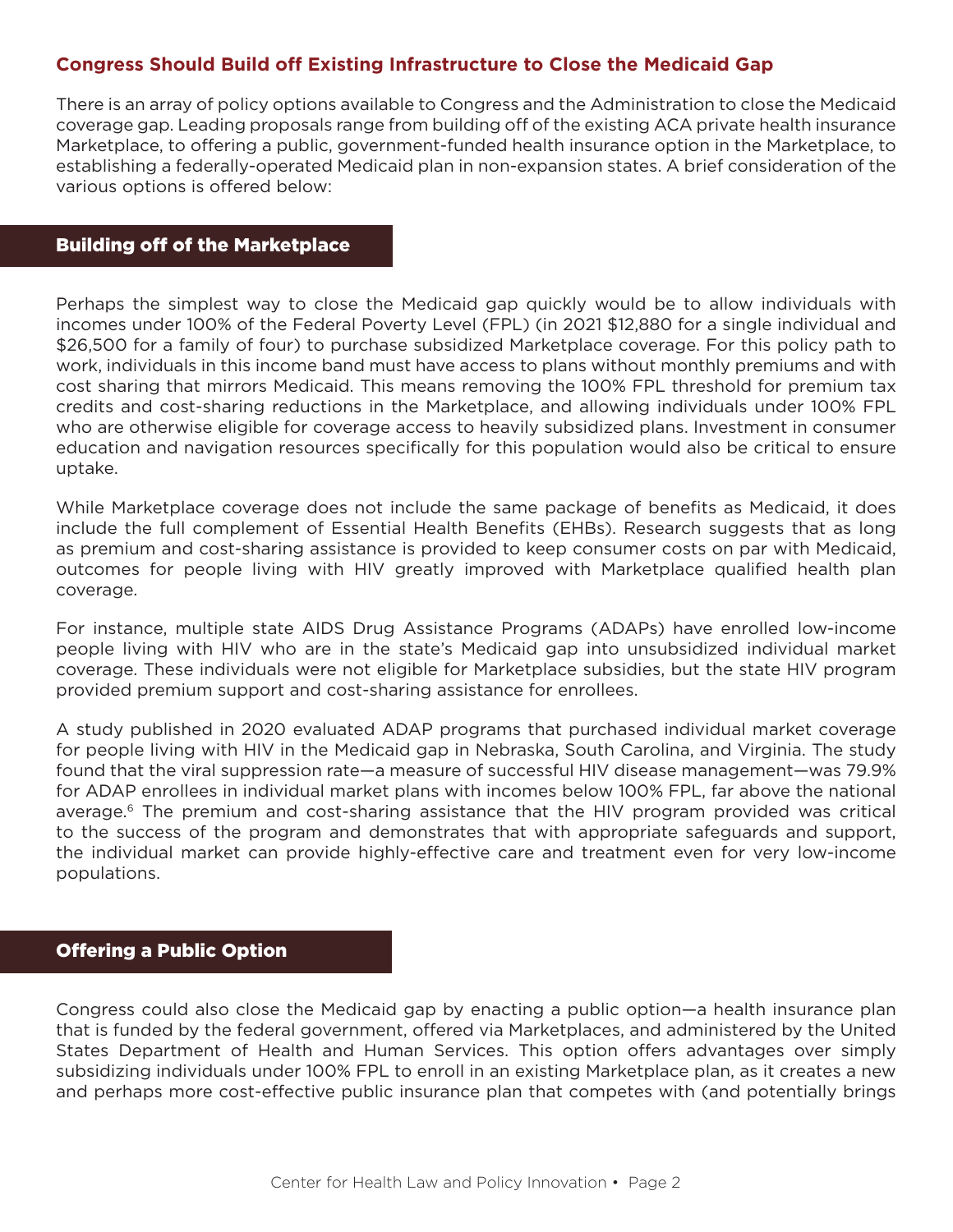down the prices of) plans in the private health insurance Marketplace. A public option could be structured in multiple ways, with varying degrees of cost controls. See the chart below for examples of leading public option proposals in Congress.



# **Filling the Medicaid Gap: Public Option Proposals in Congress**

In addition to providing a federal pathway for coverage for those in the Medicaid gap, a public option would have dramatic benefits for people living with HIV and other high-cost health conditions. Policy options that provide a drug pricing negotiation mechanism, enhanced benefits, and a more affordable cost-sharing structure will help to ensure that the individual market is more responsive to the affordability and coverage needs of people living with HIV. In addition, removing the "employer firewall"—the rule that prohibits many individuals who have access to an employer sponsored insurance plan from eligibility for Marketplace subsidies—will allow for increased choice and better options for many people living with HIV who have employer-based coverage that is high-cost and insufficient to meet their health care needs.

## Offering a Federal Medicaid Plan

Alternatively, Congress could direct the Centers for Medicare and Medicaid Services (CMS) to develop a federal Medicaid plan for non-Medicaid-expansion states. Such a plan would be administered at the federal level and would allow individuals in the Medicaid coverage gap to access coverage that is more closely aligned with Medicaid structure and benefits. This also may be a more cost-effective option for providing health insurance to those in the Medicaid coverage gap than fully subsidizing Marketplace coverage. This plan could easily be implemented by the federal government contracting with one or more state-based Medicaid managed care companies to offer comprehensive benefits.